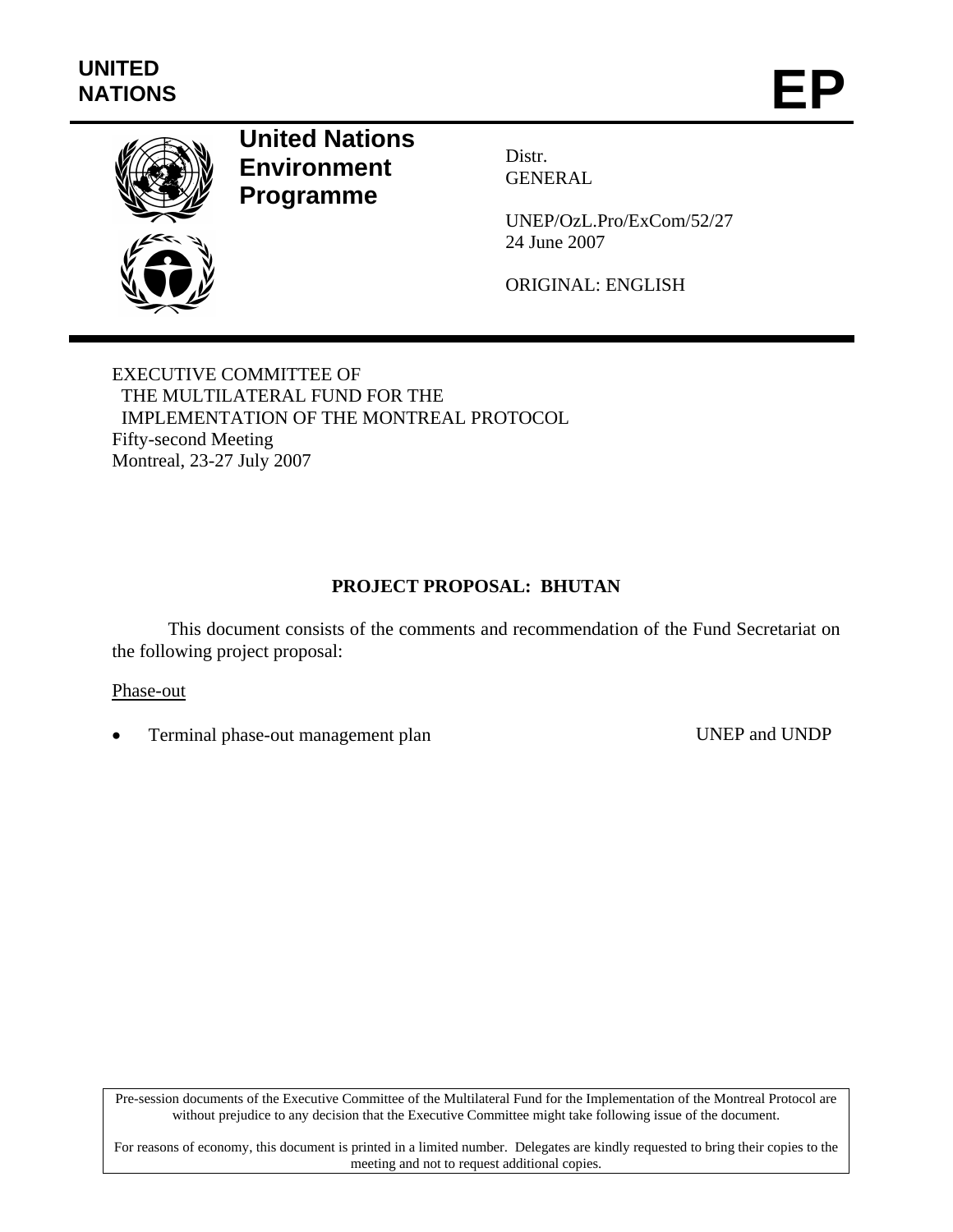#### **PROJECT EVALUATION SHEET – MULTI-YEAR PROJECTS BHUTAN**

#### **PROJECT TITLE BILATERAL/IMPLEMENTING AGENCY**

Terminal phase-out management plan UNEP and UNDP

#### **SUB-PROJECT TITLES**

| (a) | Policy enforcement                                                    | <b>UNEP</b> |
|-----|-----------------------------------------------------------------------|-------------|
| (b) | Refrigeration training and certification                              | <b>UNEP</b> |
| (c) | Technical assistance to the servicing sector                          | <b>UNDP</b> |
| (d) | Retrofit of industrial equipment and recovery and reclamation of CFCs | <b>UNDP</b> |
| (e) | PMU & monitoring                                                      | <b>UNEP</b> |

| ' NATIONAL CO-ORDINATING AGENCY: | National Ozone Unit. National |
|----------------------------------|-------------------------------|
|                                  | <b>Environment Commission</b> |

#### **LATEST REPORTED CONSUMPTION DATA FOR ODS ADDRESSED IN PROJECT**

#### **A: ARTICLE-7 DATA (ODP TONNES, 2005, AS OF APRIL 2007)**

CFC 0.1

#### **B: COUNTRY PROGRAMME SECTORAL DATA (ODP TONNES, 2006, AS OF JUNE 2007)**

| ODS   | Aerosol | Foam | Ref. Mfg. | Ref. Servicing | Solvents | Process agent | Fumigant |
|-------|---------|------|-----------|----------------|----------|---------------|----------|
| $-14$ |         |      |           | 0.06           |          |               |          |
|       |         |      |           |                |          |               |          |

#### **CFC consumption remaining eligible for funding (ODP tonnes)** n/a

**CURRENT YEAR BUSINESS PLAN:** Total funding US \$116,000 for UNEP and US \$110,000 for UNDP: total phase-out 0 ODP tonnes.

|                                       | PROJECT DATA                                   |        |      | 2009                     | 2010 | Total  |
|---------------------------------------|------------------------------------------------|--------|------|--------------------------|------|--------|
| <b>CFCs</b>                           | <b>Montreal Protocol limit</b>                 |        | 0.03 | 0.03                     | 0.0  | n/a    |
| (ODP)                                 | Annual consumption limit                       | 0.03   | 0.03 | 0.03                     | 0.0  | n/a    |
| tonnes)                               | Annual phase-out from ongoing projects         | 0.0    | 0.0  | 0.0                      | 0.0  | n/a    |
|                                       | Annual phase-out newly addressed               | 0.0    | 0.0  | 0.03                     | 0.0  | 0.06   |
|                                       | Annual unfunded phase-out                      | 0.0    | 0.0  | 0.0                      | 0.0  | n/a    |
|                                       | TOTAL ODS CONSUMPTION TO BE PHASED OUT         |        |      | 0.03                     | 0.0  | 0.06   |
|                                       | Total ODS consumption to be phased-in (HCFCs)  |        |      |                          |      |        |
|                                       | Final project costs (US \$):                   |        |      |                          |      |        |
|                                       | Funding for Lead IA: UNEP                      |        |      |                          |      | 40,000 |
|                                       | Funding for Cooperating IA: UNDP               | 35,000 |      | $\overline{\phantom{a}}$ |      | 35,000 |
|                                       | <b>Total project funding</b>                   | 75,000 |      |                          |      | 75,000 |
|                                       | Final support costs (US \$):                   |        |      |                          |      |        |
|                                       | Support cost for Lead IA: UNEP                 |        |      |                          |      | 5,200  |
| Support cost for Cooperating IA: UNDP |                                                |        |      | $\overline{\phantom{0}}$ |      | 3,150  |
|                                       | <b>Total support costs</b>                     |        |      | ٠                        |      | 8,350  |
|                                       | <b>TOTAL COST TO MULTILATERAL FUND (US \$)</b> | 83,350 |      | $\overline{\phantom{0}}$ |      | 83,350 |
|                                       | Final project cost effectiveness (US \$/kg)    |        |      |                          |      | n/a    |

**FUNDING REQUEST:** Approval of funding for the first tranche (2007) as indicated above.

| <b>SECRETARIAT'S RECOMMENDATION</b> | For blanket approval |
|-------------------------------------|----------------------|
|-------------------------------------|----------------------|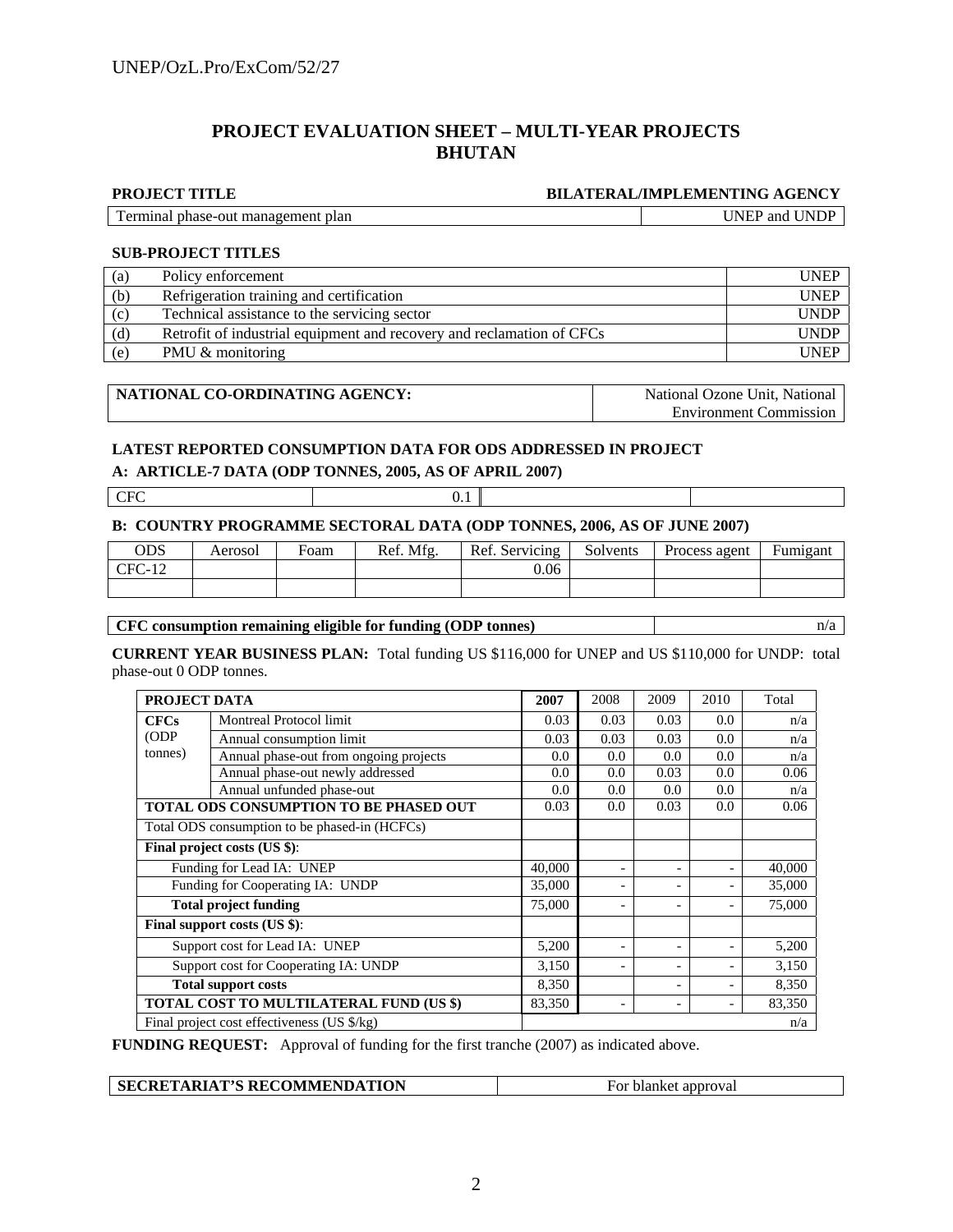### **PROJECT DESCRIPTION**

1. On behalf of the Government of Bhutan UNEP, as the lead implementing agency, has submitted a terminal CFC phase-out management plan (TPMP) for consideration by the Executive Committee at its 52nd Meeting. The project will also be implemented with assistance from UNDP.

2. The total cost of the Bhutan TPMP as originally submitted is US \$135,000 plus agency support costs of US \$9,880 for UNEP and US \$5,310 for UNDP. The project proposes the complete phase-out of CFCs by the end of 2009. Bhutan's baseline is 200 ODP kilogrammes of CFC, and has reported 2005 consumption to be 72 ODP kilogrammes, which is already 64 percent less than the identified baseline.

### **Background**

3. In regard to the phase-out of CFCs in the refrigeration-servicing sector, the Executive Committee at its 45th Meeting (UNEP/OzL.Pro/ExCom/45/22), approved the RMP for Bhutan with total funding of US \$90,000 with the following elements: training programmes for refrigeration service technicians (US \$20,000), training programmes for customs officers (US \$25,000) and a technical assistance programme in the refrigeration servicing sector (US \$45,000). These projects have been implemented successfully and have assisted the country in meeting the 50 percent target under the Montreal Protocol.

4. Implementation of the activities in the refrigeration servicing sector resulted in the training of 39 refrigeration service technicians in good refrigeration servicing practices, two technicians in retrofitting, and the distribution of five ODS identifiers. Thirteen (13) industries and 150 refrigeration units (i.e. domestic refrigeration, commercial and mobile air conditioning units) were retrofitted, and approximately 50 ODP kilogrammes of CFCs were reclaimed.

5. A number of awareness raising activities were also implemented using additional funds provided to Bhutan from UNEP CAP's regional awareness component. These included an awareness workshop for 45 stakeholders, translation of Ozzy Ozone into the local language and broadcasting this on national television and the celebration of International Ozone Day.

### Policy and legislation

6. After its ratification of the Montreal Protocol in August 2004, the Government of Bhutan promulgated its ODS licensing system in August 2005. In advance of the full enforcement of this licensing system, the Government issued a notification banning the import of ODS as an interim measure while the country programme/refrigerant management plan was being developed. The current ozone regulations in Bhutan provide the legal framework for ODSs phase-out, and require that CFC-based equipment and ODS being imported have a license before these can be brought into the country. This regulation was last revised in November 2005.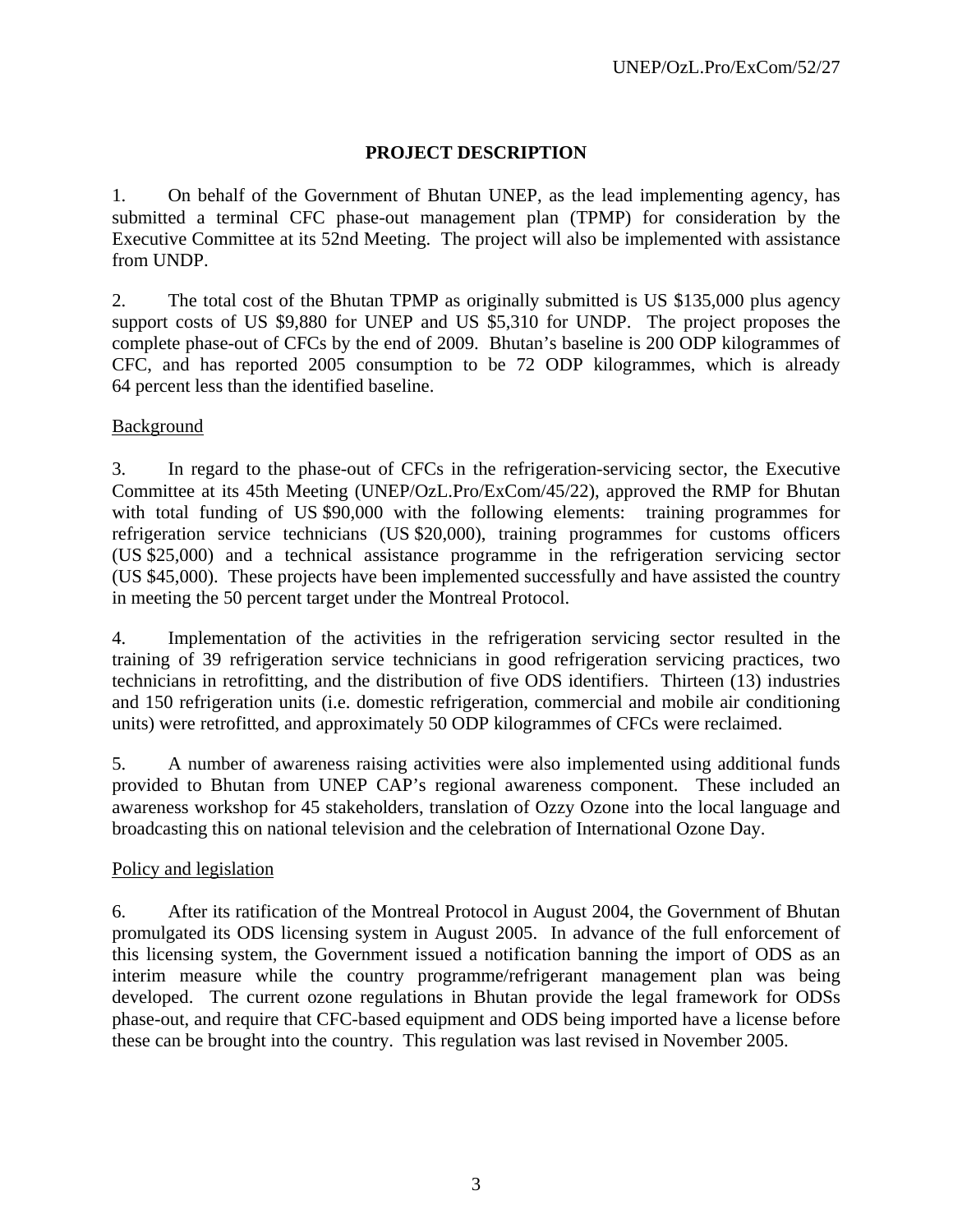### Refrigeration-servicing sector

7. Of the total 72 kilogrammes of CFCs used in the refrigeration servicing sector in 2005, 17 ODP kg were used for servicing domestic refrigerators, 35 ODP kilogrammes for commercial refrigeration systems, 4 ODP kilogrammes for industrial refrigeration and 16 ODP kilogrammes for MAC units.

8. There are fifteen servicing establishments in the country, each with one to three service technicians. For industrial refrigeration installations, there are about 12 in-house technicians for servicing specifically this type of equipment. A total of 39 technicians were trained under the RMP, four of these were trained as trainers.

9. The current prices of refrigerants per kg are: US \$13.95 for CFC 12, US \$13.95 for HFC 134a, and between US \$13.95 to US\$15.12 for HCFC-22.

10. The total population of ODS-based domestic refrigeration equipment is estimated at about 28,971 units as at January 2005. However, from January 2005, Bhutan has banned the import of all ODS based refrigeration into the country.

11. The commercial refrigeration sub-sector is made up of chest freezers and visi coolers. These coolers are supplied by large multinational soft drink companies whose policy includes importing non-CFC equipment. Chest freezers are used in supermarkets and food shops. As of January 2005, the population of ODS based chest freezers was estimated at about 1,047 units, with a larger number concentrated in the southern bordering districts. Commercial refrigeration equipment is serviced either by transporting it to bordering districts in India, or with non-ODS refrigerant, mainly hydrocarbons in Bhutan.

12. The industrial refrigeration sector is limited to cooling and refrigeration equipment in food processing industries. There are no large installations for CFC based central air conditioning equipment in the country due to the cool weather conditions. There are 15 industries identified with industrial refrigeration equipment that require servicing. Thirteen of these have already been retrofitted under the RMP. The remaining two will be covered in the current TPMP.

13. There is also some use of mobile air conditioning (MAC) equipment in Bhutan, which is very limited due to the prevalent cool weather. Its use is also mostly concentrated in the Southern districts and only during the summer months. Estimates show that there are approximately 3,200 vehicles with CFC MAC in the country, although service demand is low due to little use. Very often, these cars are also driven to India for servicing.

#### Activities proposed in the TPMP

14. The following activities are proposed to be implemented through the TPMP project:

- (a) Refresher training of refrigeration technicians;
- (b) Policy, regulatory and institutional support;
- (c) Capacity building for ODS phase out in MDIs and CTC;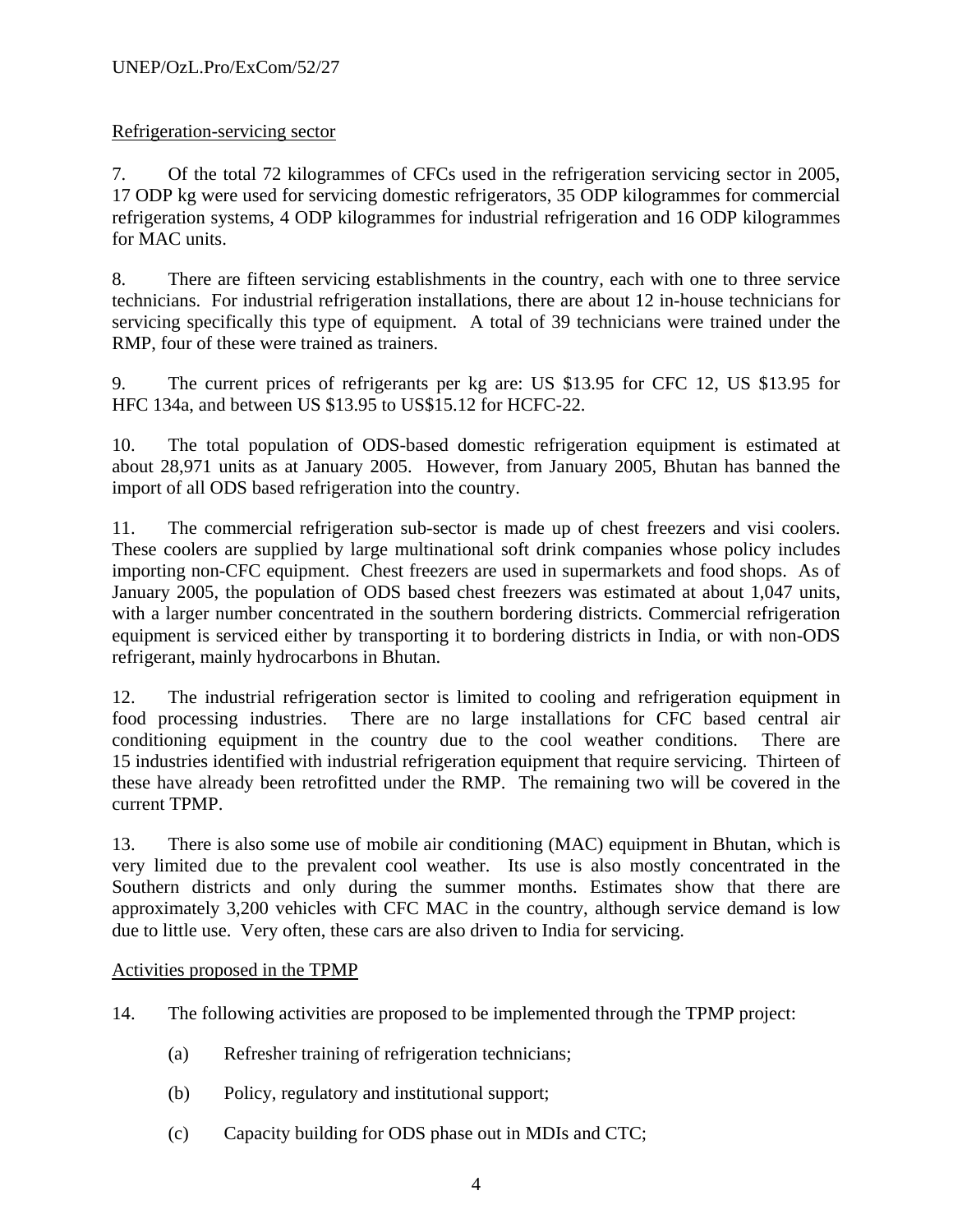- (d) An equipment support scheme;
- (e) An incentive Programme for retrofitting of CFC based refrigeration and air-conditioning equipment and for MACs;
- (f) End-user conversion for two remaining CFC-based equipment;
- (g) Technical assistance for the investment component; and
- (h) Project implementation and monitoring.

15. The Government of Bhutan plans the complete phase-out of CFCs by 1 January 2010. A detailed work plan for 2007 has been submitted with the TPMP proposal.

#### **SECRETARIAT'S COMMENTS AND RECOMMENDATION**

#### **COMMENTS**

- 16. During the review of the TPMP, the Secretariat noted that:
	- (a) A significant amount of the CFCs consumed in Bhutan is supplied through India; moreover, the majority of CFCs that are being used in Bhutan are provided by a company located in India. Since the borders are open to India and the economic activities of Bhutan are concentrated around the border towns, the demand for CFCs in Bhutan is fulfilled through service and technical support from Indian border towns. This situation not only prevails for ODS, but also for several other products and services used in Bhutan;
	- (b) In reference to the above observation, Bhutan now has a very strong regulatory framework, and has been able to implement a licensing system that currently controls the trade of ODS and ODS-using products from early 2005. The TPMP states that the ban on ODS containing equipment is fully operational in Bhutan from early 2005. It is also noted that most new refrigeration equipment coming into the country is now ODS-free;
	- (c) Except for 2 installations, all of the industrial refrigeration equipment in Bhutan has been retrofitted under the technical assistance component of the RMP, and most new installations are based on HCFC-22 or non-ODS alternatives;
	- (d) It is also noted that around 50 kilogrammes of CFC 12 were recovered from the retrofitted equipment. It appears that this is double the amount allowed for Bhutan under the Montreal Protocol of 25 kilogrammes from 2007, taking into account the 85 percent reduction measure. Likewise, the document further observes that it is possible to recover a further 70-80 kilogrammes of CFCs from existing equipment during servicing and/or retrofitting. This amount would provide sufficient stock for further servicing during the last remaining three years before complete phase out of CFCs in 2010; and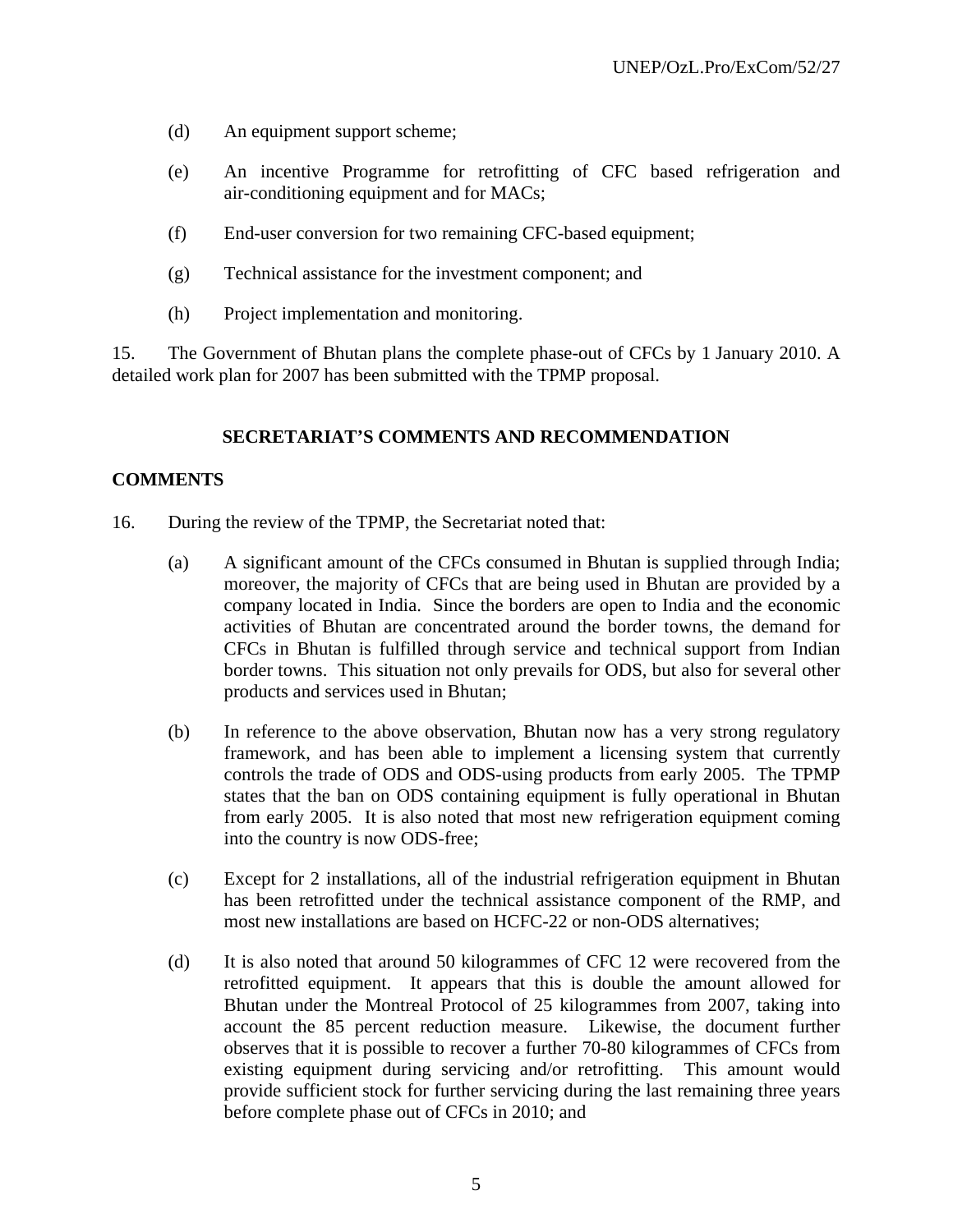(e) As mentioned above, a large percentage (25 percent) of most refrigeration equipment in Bhutan continues to be serviced in India. Despite this, a significant number of refrigeration service technicians have been trained in the country under the RMP, and the Royal Bhutan Institute of Technology (RBIT) has been provided with training manuals and the opportunity for future training sessions. Any refresher training course should be easily implemented through the institute.

17. Based on the above, the Secretariat discussed with UNEP and UNDP the technical issues related to the current levels of CFC consumption in Bhutan by type of equipment, the status of the recovery and recycling equipment that was purchased through the RMP, issues related to the technical viability of an incentive programme, and the potential for retrofitting remaining industrial refrigeration equipment. Issues related to support activities in the areas of training and policy were also discussed and clarified. These have been subsequently addressed and incorporated in the final project proposal.

18. UNEP and UNDP considered the Secretariat's suggestions and adjusted the sub-project components of the TPMP accordingly. The final amount agreed for the TPMP is US \$75,000 plus support costs at the amount US \$8,350.

### Agreement

19. The Government of Bhutan submitted a draft agreement between the Government and the Executive Committee with the conditions for the complete phase-out of CFCs in Bhutan, which is contained in Annex I to the present document.

## **RECOMMENDATION**

20. The Secretariat recommends blanket approval of the terminal phase-out management plan for Bhutan. The Executive Committee may wish to:

- (a) Approve, in principle, the terminal phase-out management plan for Bhutan, at the total amount of US \$75,000 (US\$40,000 for UNEP and US\$35,000 for UNDP) plus agency support costs of US \$5,200 for UNEP and US \$3,150 for UNDP;
- (b) Approve the draft agreement between Bhutan and the Executive Committee for the implementation of the terminal phase-out management plan as contained in Annex I to this document;
- (c) Urge UNEP and UNDP to take full account of the requirements of decisions 41/100 and 49/6 during the implementation of the terminal phase-out management plan; and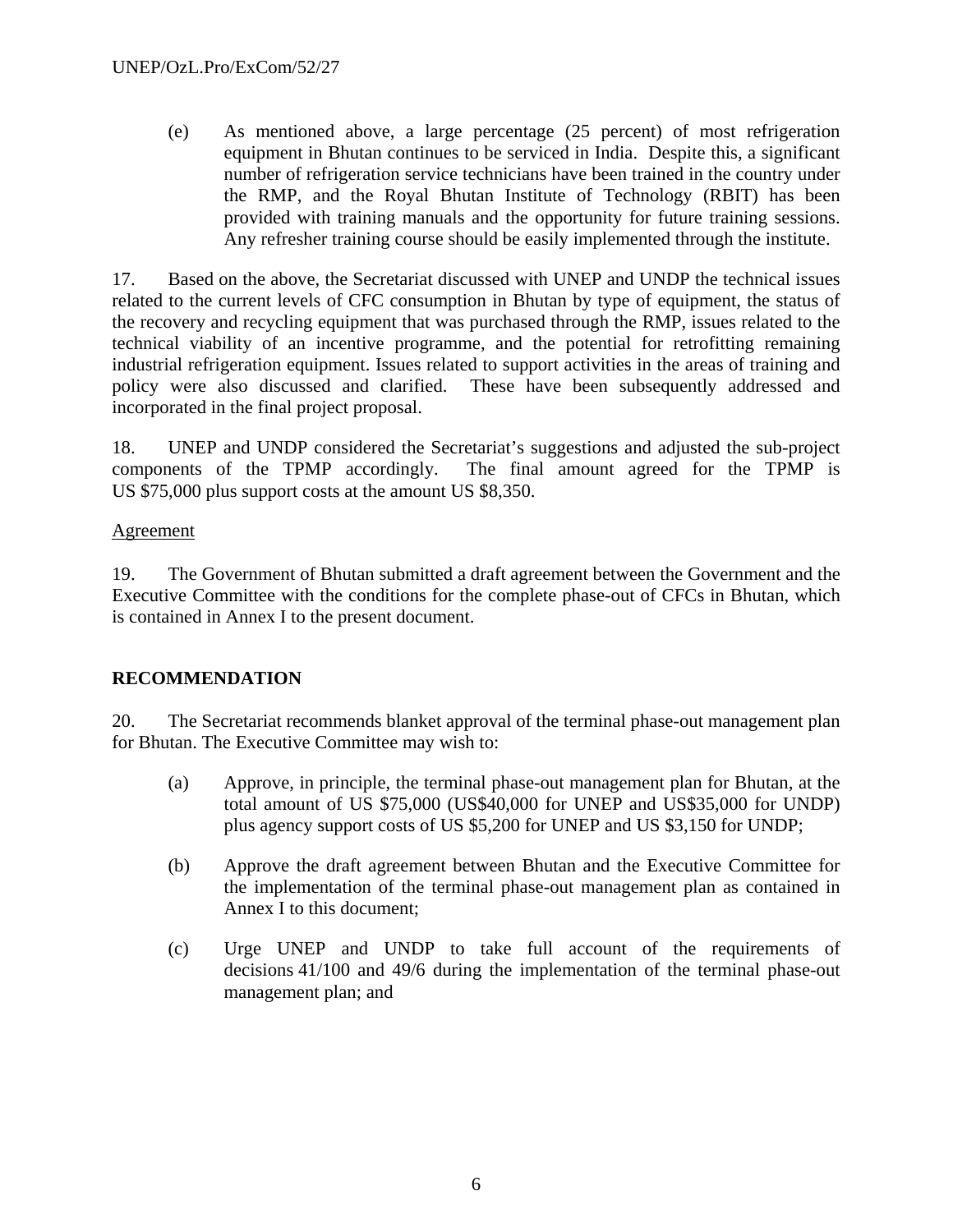(d) Approve the terminal phase-out management plan at the funding levels shown in the table below:

|     | <b>Project Title</b>               | <b>Project Funding</b><br>(US \$) | <b>Support Cost</b><br>(US \$) | Implementing<br>Agency |  |
|-----|------------------------------------|-----------------------------------|--------------------------------|------------------------|--|
| (a) | Terminal phase-out management plan | 40,000                            | 5,200                          | <b>UNEP</b>            |  |
| (b) | Terminal phase-out management plan | 35,000                            | 3,150                          | UNDP                   |  |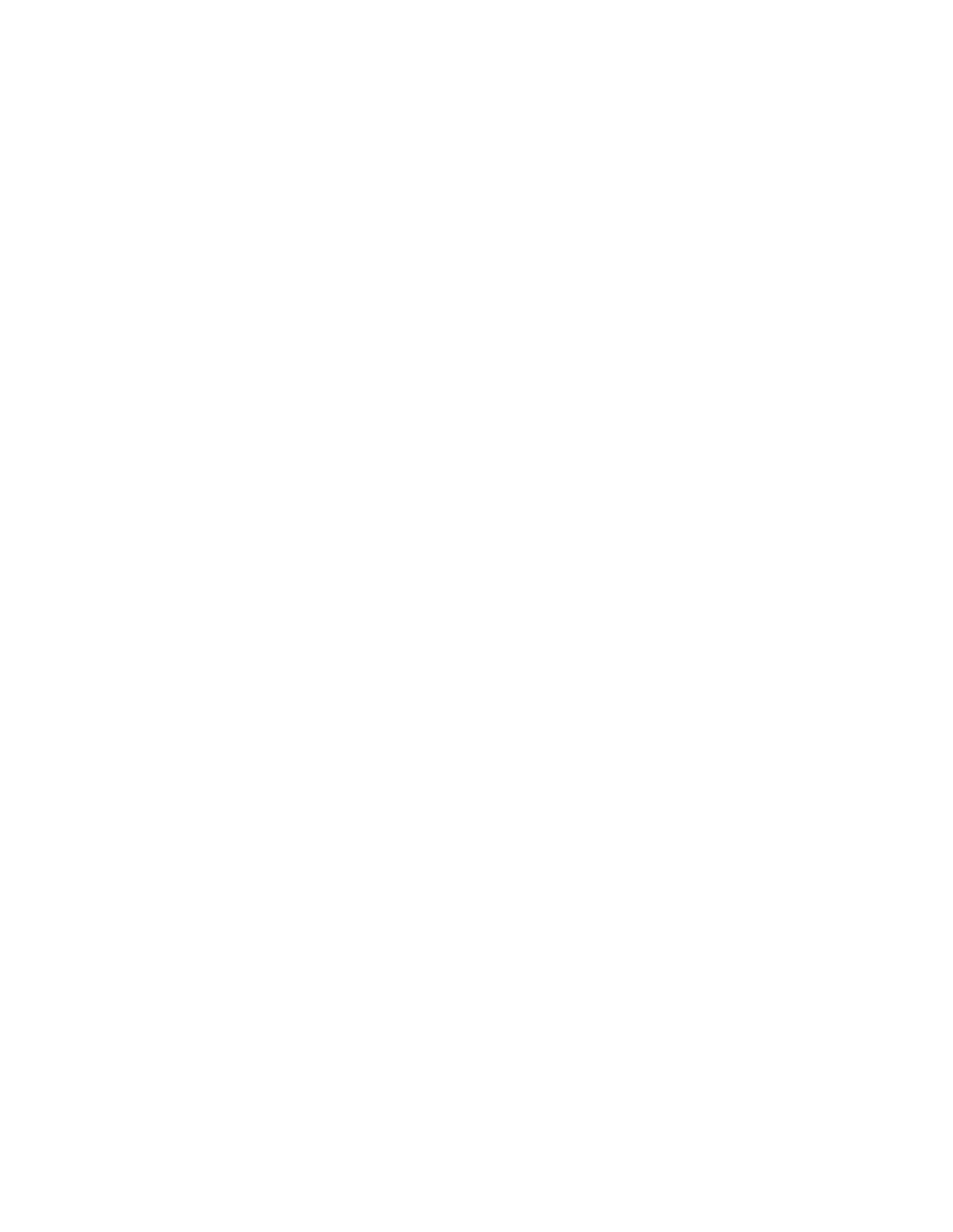#### **Annex I**

### **DRAFT AGREEMENT BETWEEN BHUTAN AND THE EXECUTIVE COMMITTEE OF THE MULTILATERAL FUND FOR THE PHASE-OUT OF OZONE DEPLETING SUBSTANCES**

1. This Agreement represents the understanding of Bhutan (the "Country") and the Executive Committee with respect to the complete phase-out of controlled use of the ozonedepleting substances set out in Appendix 1-A (the "Substances") prior to 1 January 2010 in compliance with Protocol schedules.

2. The Country agrees to meet the annual consumption limits of the Substances as set out in row 2 of Appendix 2 A (the "Targets, and Funding") in this Agreement. The Country accepts that, by its acceptance of this Agreement and performance by the Executive Committee of its funding obligations described in paragraph 3, it is precluded from applying for or receiving further funding from the Multilateral Fund in respect to the Substances.

3. Subject to compliance by the Country with its obligations set out in this Agreement, the Executive Committee agrees in principle to provide the funding set out in row 9 of Appendix 2-A (the "Targets, and Funding") to the Country. The Executive Committee will, in principle, provide this funding at the Executive Committee meetings specified in Appendix 3-A (the "Funding Approval Schedule").

4. The Country will meet the consumption limits for each of the Substances as indicated in Appendix 2-A. It will also accept independent verification by the relevant implementing agency of achievement of these consumption limits as described in sub-paragraph 5(b) of this Agreement.

5. The Executive Committee will not provide the Funding in accordance with the Funding Approval Schedule unless the Country satisfies the following conditions at least 60 days prior to the applicable Executive Committee meeting set out in the Funding Approval Schedule:

- (a) That the Country has met the Targets for the applicable year;
- (b) That the meeting of these Targets will be independently verified, if requested by the Executive Committee consistent with paragraph (d) of decision 45/54;
- (c) That the Country has substantially completed all actions set out in the last annual implementation programme; and
- (d) That the Country has submitted and received endorsement from the Executive Committee for an annual implementation programme in the form of Appendix 4-A (the "Format of Annual Implementation Programme") in respect of the year for which tranche funding is being requested.

6. The Country will ensure that it conducts accurate monitoring of its activities under this Agreement. The institutions set out in Appendix 5-A (the "Monitoring Institutions and Roles") will monitor and report on that monitoring in accordance with the roles and responsibilities set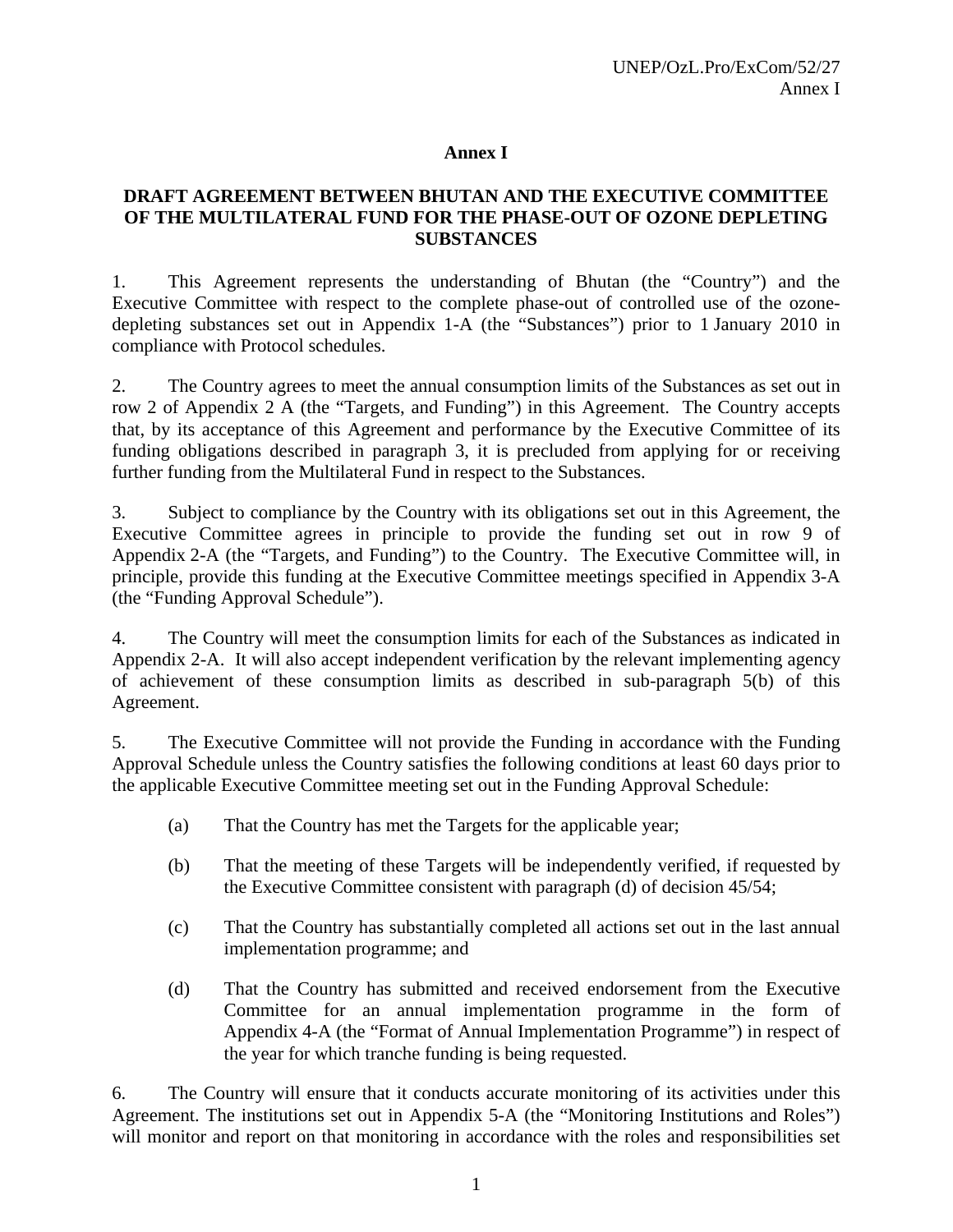out in Appendix 5-A. This monitoring will also be subject to independent verification as described in sub-paragraph 5(b).

7. While the Funding was determined on the basis of estimates of the needs of the Country to carry out its obligations under this Agreement, the Executive Committee agrees that the Country may have the flexibility to reallocate the approved funds, or part of the funds, according to the evolving circumstances to achieve the goals prescribed under this Agreement. Reallocations categorized as major changes must be documented in advance in the next annual implementation programme and endorsed by the Executive Committee as described in sub paragraph 5(d). Reallocations not categorized as major changes may be incorporated in the approved annual implementation programme, under implementation at the time, and reported to the Executive Committee in the report on implementation of the annual implementation programme.

8. Specific attention will be paid to the execution of the activities in the refrigeration servicing sub-sector, in particular:

- (a) The Country would use the flexibility available under this Agreement to address specific needs that might arise during project implementation;
- (b) The technical assistance programme for the refrigeration servicing sub-sector will be implemented in stages so that remaining resources can be diverted to other phase-out activities such as additional training or procurement of service tools in cases where the proposed results are not achieved, and will be closely monitored in accordance with Appendix 5-A of this Agreement; and
- (c) The Country and the implementing agencies will take full account of the requirements of decisions 41/100 and 49/6 during the implementation of the plan.

9. The Country agrees to assume overall responsibility for the management and implementation of this Agreement and of all activities undertaken by it or on its behalf to fulfill the obligations under this Agreement. UNEP has agreed to be the lead implementing agency (the "Lead IA") and UNDP has agreed to be cooperating implementing agency (the "Cooperating IA") under the lead of the Lead IA in respect of the Country's activities under this Agreement. The Lead IA will be responsible for carrying out the activities listed in Appendix 6-A including but not limited to independent verification as per sub paragraph 5(b). The Country also agrees to periodic evaluations, which might be carried out under the monitoring and evaluation work programmes of the Multilateral Fund. (The Cooperating IA will be responsible for carrying out the activities listed in Appendix 6-B.) The Executive Committee agrees, in principle, to provide the Lead IA and the Cooperating IA with the fees set out in rows 10 and 11 of Appendix 2-A.

10. Should the Country, for any reason, not meet the Targets for the elimination of the Substances set out in Appendix 2-A of the Montreal Protocol or otherwise does not comply with this Agreement, then the Country agrees that it will not be entitled to the Funding in accordance with the Funding Approval Schedule. At the discretion of the Executive Committee, funding will be reinstated according to a revised funding approval schedule determined by the Executive Committee after the Country has demonstrated that it has satisfied all of its obligations that were due to be met prior to receipt of the next tranche of funding under the Funding Approval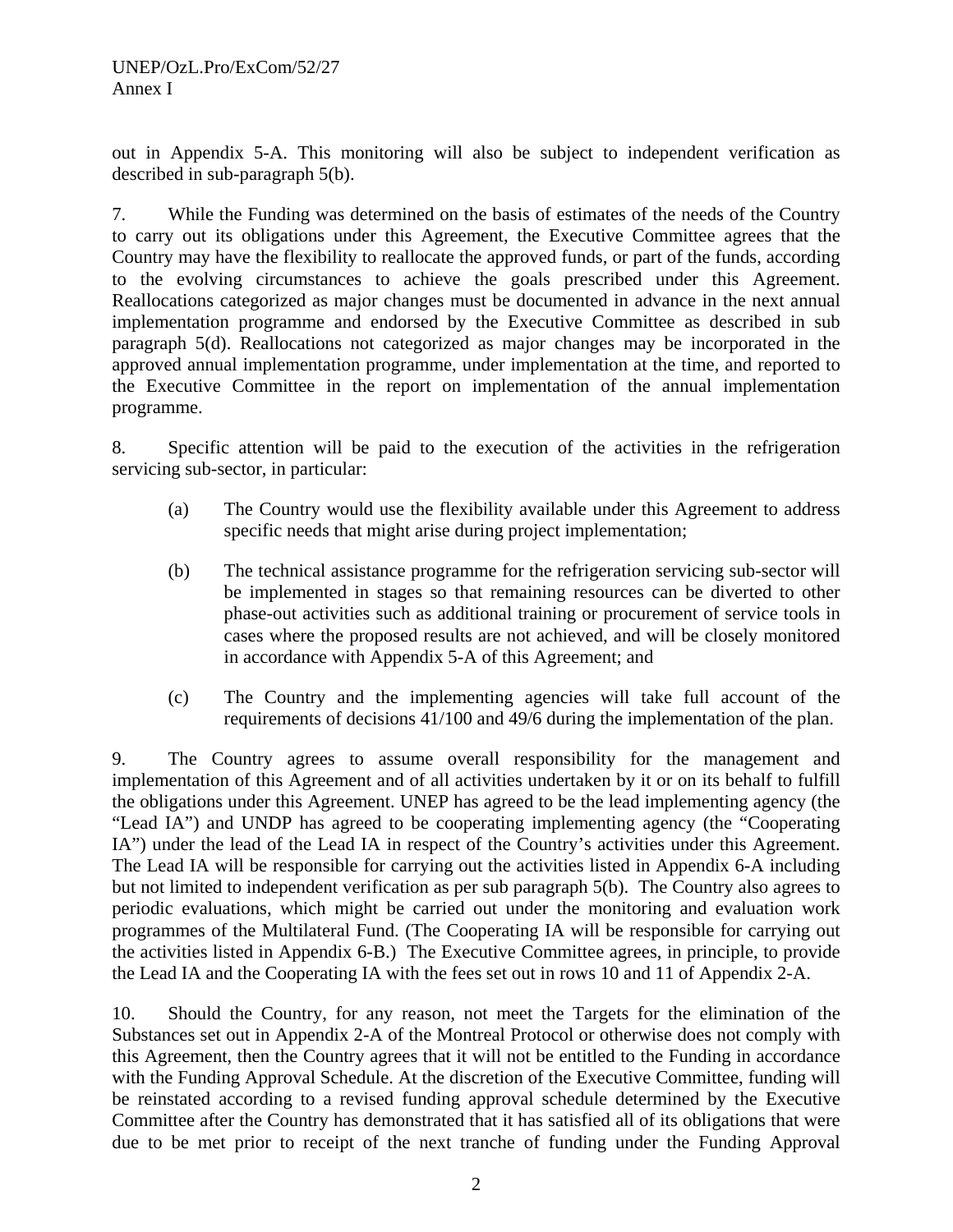Schedule. The Country acknowledges that the Executive Committee may reduce the amount of the Funding by the amounts set out in Appendix 7-A in respect of each ODP tonne of reductions in consumption not achieved in any one year.

11. The funding components of this Agreement will not be modified on the basis of any future Executive Committee decision that may affect the funding of any other consumption sector projects or any other related activities in the Country.

12. The Country will comply with any reasonable request of the Executive Committee and the Lead IA (and the Cooperating IA) to facilitate implementation of this Agreement. In particular, it will provide the Lead IA (and the Cooperating IA) with access to information necessary to verify compliance with this Agreement.

13. All of the agreements set out in this Agreement are undertaken solely within the context of the Montreal Protocol and as specified in this Agreement. All terms used in this Agreement have the meaning ascribed to them in the Protocol unless otherwise defined herein.

### **APPENDICES**

### **APPENDIX 1-A: THE SUBSTANCES**

| Annex-A | Group-1 | CFC-11, CFC-12, CFC-113 CFC-114 and CFC-115 |
|---------|---------|---------------------------------------------|

#### **APPENDIX 2-A: THE TARGETS, AND FUNDING**

|             |                |                                                          | 2007   | 2008 | 2009 | 2010 | Total  |
|-------------|----------------|----------------------------------------------------------|--------|------|------|------|--------|
| <b>CFCs</b> |                | Montreal Protocol reduction schedule (ODP tonnes)        |        | 0.03 | 0.03 | 0.0  | n/a    |
|             | $\overline{2}$ | Max. allowable total consumption of CFCs (ODP<br>tonnes) |        | 0.03 | 0.03 | 0.0  | n/a    |
|             | 3              | Reduction from on-going projects (ODP tonnes)            | 0.0    | 0.0  | 0.0  | 0.0  | n/a    |
|             | $\overline{4}$ | New reduction under plan (ODP tonnes)                    | 0.03   | 0.0  | 0.03 | 0.0  | 0.06   |
|             | 5              | Unfunded reductions (ODP tonnes)                         | 0.0    | 0.0  | 0.0  | 0.0  | n/a    |
|             | 6              | Total annual reduction (ODP tonnes)                      | 0.03   | 0.0  | 0.03 | 0.0  | 0.06   |
|             | 7              | Lead IA agreed funding $(US \$ )                         | 40,000 |      |      |      | 40,000 |
|             | 8              | Cooperating IA agreed funding (US \$)                    | 35,000 |      |      |      | 35,000 |
|             | 9              | Total agreed funding (US $\$ )                           | 75,000 |      |      |      | 75,000 |
|             | 10             | Lead IA support costs $(US \$ )                          | 5,200  |      |      |      | 5,200  |
|             | 11             | Cooperating IA support costs (US \$)                     | 3,150  |      |      |      | 3,150  |
|             | 12             | Total agreed support costs (US \$)                       | 8,350  |      |      |      | 8,350  |
|             | 13             | Grand total agreed funding (US \$)                       | 83,350 |      |      |      | 83,350 |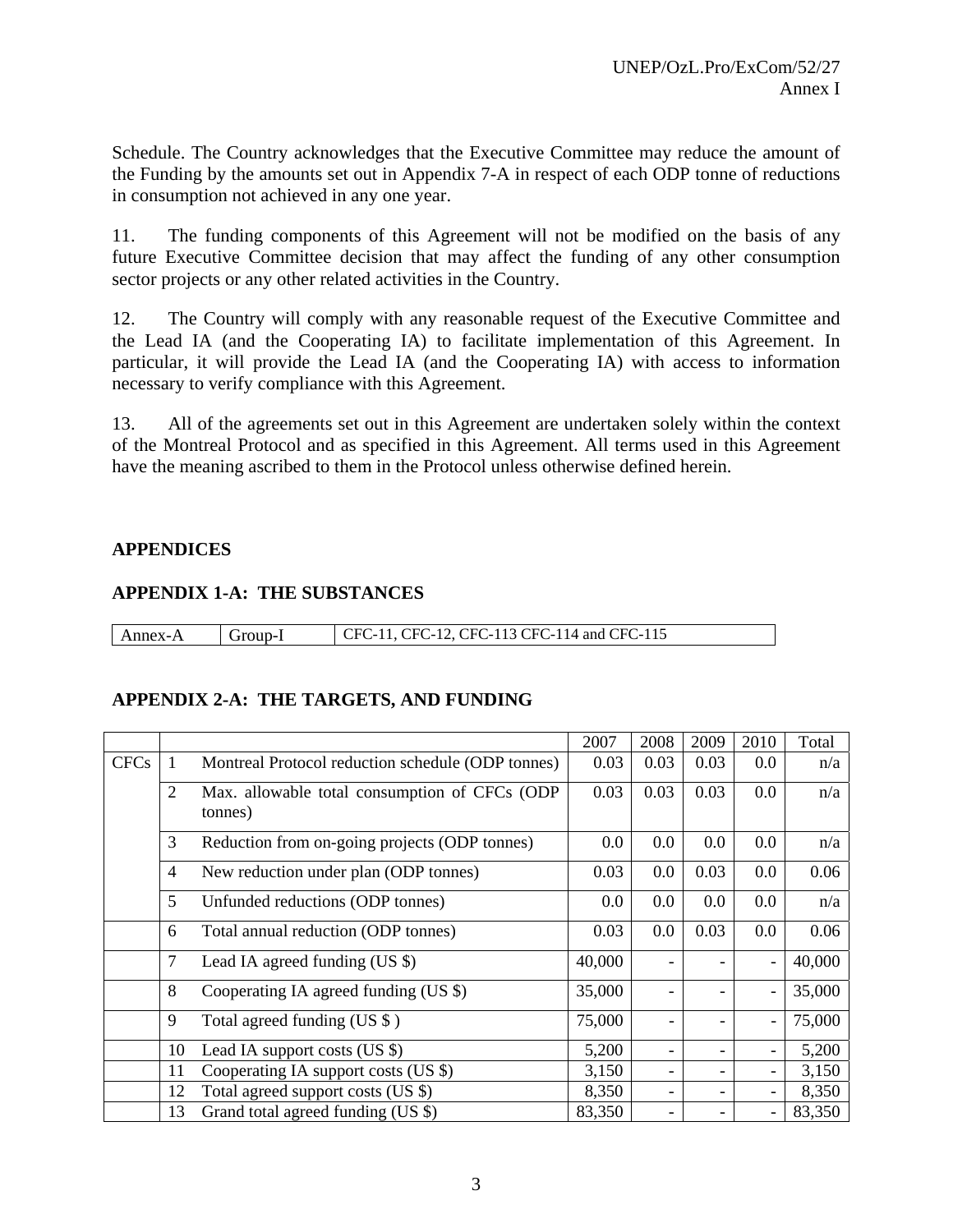## **APPENDIX 3-A: FUNDING APPROVAL SCHEDULE**

1. Funding will be considered for approval at the second meeting of the year of the Annual Implementation Programme.

### **APPENDIX 4-A: FORMAT OF ANNUAL IMPLEMENTATION PROGRAMME**

### 1. **Data**

| Country                                      |  |
|----------------------------------------------|--|
| Year of plan                                 |  |
| # of years completed                         |  |
| # of years remaining under the plan          |  |
| Target ODS consumption of the preceding year |  |
| Target ODS consumption of the year of plan   |  |
| Level of funding requested                   |  |
| Lead implementing agency                     |  |
| Cooperating agency(ies)                      |  |
|                                              |  |

### 2. **Targets**

| <b>Indicators</b> |               | <b>Preceding year</b> | Year of plan | <b>Reduction</b> |
|-------------------|---------------|-----------------------|--------------|------------------|
| Supply of ODS     | Import        |                       |              |                  |
|                   | Total $(1)$   |                       |              |                  |
| Demand of ODS     | Manufacturing |                       |              |                  |
|                   | Servicing     |                       |              |                  |
|                   | Stockpiling   |                       |              |                  |
|                   | Total $(2)$   |                       |              |                  |

### 3. **Industry Action**

| <b>Sector</b> | Consumption<br>preceding year<br>(1) | <b>Consumption</b><br>year of plan<br>(2) | <b>Reduction</b><br>within year of<br>plan $(1) - (2)$ | Number of<br>projects<br>completed | Number of<br>servicing<br>related<br>activities | <b>ODS</b> phase-<br>out (in ODP<br>tonnes) |
|---------------|--------------------------------------|-------------------------------------------|--------------------------------------------------------|------------------------------------|-------------------------------------------------|---------------------------------------------|
| Manufacturing |                                      |                                           |                                                        |                                    |                                                 |                                             |
| Total         |                                      |                                           |                                                        |                                    |                                                 |                                             |
|               |                                      |                                           |                                                        |                                    |                                                 |                                             |
| Refrigeration |                                      |                                           |                                                        |                                    |                                                 |                                             |
| Total         |                                      |                                           |                                                        |                                    |                                                 |                                             |
| Grand total   |                                      |                                           |                                                        |                                    |                                                 |                                             |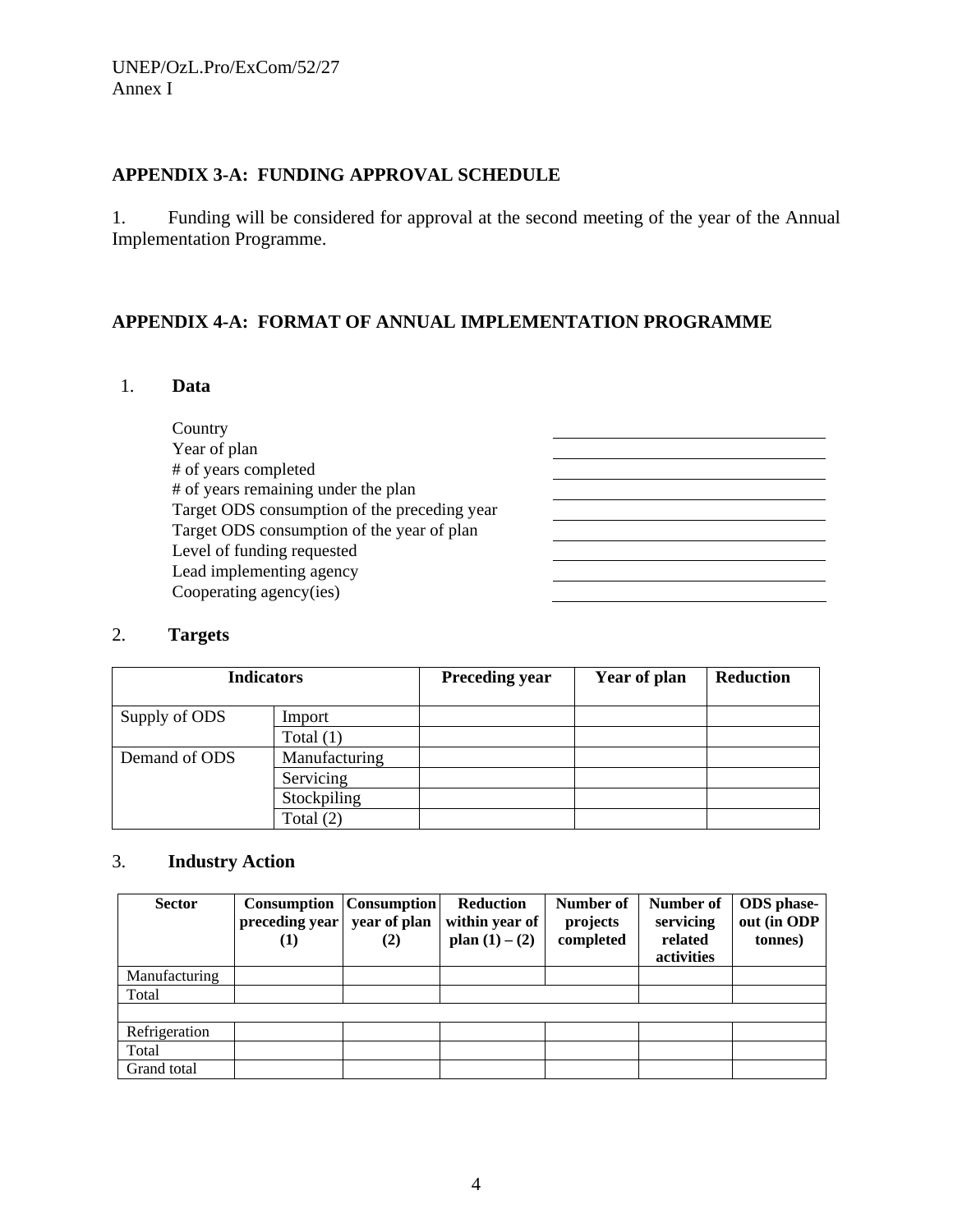#### 4. **Technical Assistance**

Proposed Activity: Objective: Target Group: Impact:

#### 5. **Government Action**

| Policy/Activity planned                               | Schedule of implementation |
|-------------------------------------------------------|----------------------------|
| Type of policy control on ODS import: servicing, etc. |                            |
| Public awareness                                      |                            |
| Others                                                |                            |

#### 6. **Annual Budget**

| $2 + 1 + 7 + 7 + 7$ | Planned expenditures (US \$) |
|---------------------|------------------------------|
|                     |                              |
| Total               |                              |

#### 7. **Administrative Fees**

### **APPENDIX 5-A: MONITORING INSTITUTIONS AND ROLES**

#### Monitoring

1. The Lead IA will have a particularly prominent role in the monitoring arrangements because of its mandate to monitor ODS imports, whose records will be used as a crosschecking reference in all the monitoring programmes for the different projects under implementation in the country. All the monitoring activities have so far been done through the efforts of the National Ozone Unit (Bhutan Bureau of Standards and Metrology) with assistance from UNDP and UNEP Regional Offices in Bangkok.

2. The success of the monitoring programme will be based on well designed forms for data collection, evaluation and reporting; regular programme of monitoring visits; and appropriate cross-checking of information from different sources.

#### Verification and reporting

3. In accordance to decision 45/54 (d), the Executive Committee reserves the right for independent verification in case the Executive Committee selects Bhutan for related auditing. Based on discussion with the Lead IA, Bhutan should select the independent organization (auditing) to carry out the verification of the TPMP results and this independent monitoring programme.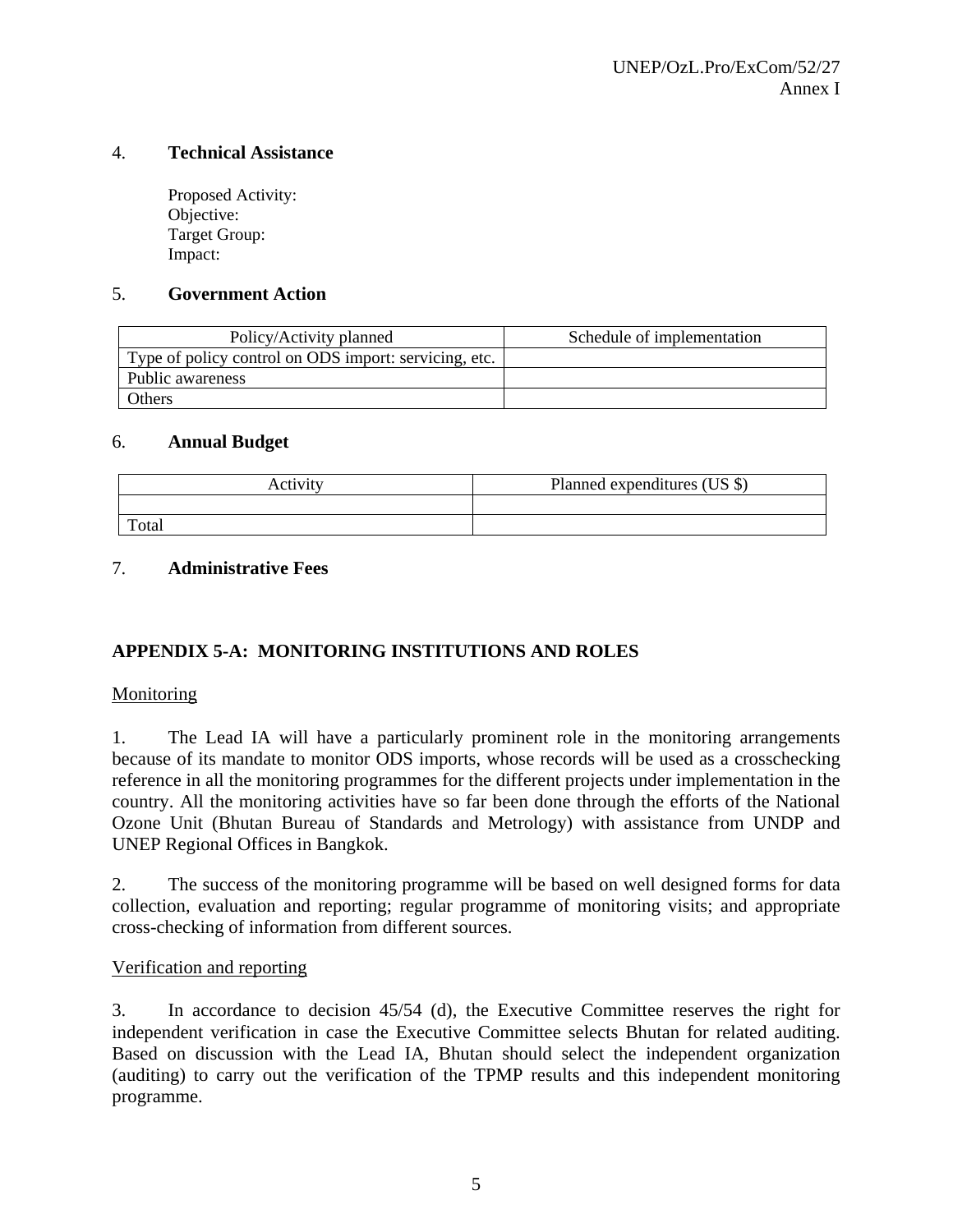### **APPENDIX 6-A: ROLE OF THE LEAD IMPLEMENTING AGENCY**

1. The Lead IA will be responsible for a range of activities to be specified in the project document as follows:

- (a) Ensuring performance and financial verification in accordance with this Agreement and with its specific internal procedures and requirements as set out in the Country's phase-out plan;
- (b) Assisting the Country in preparation of the Annual Implementation Programme;
- (c) Providing verification to the Executive Committee that the Targets have been met and associated annual activities have been completed as indicated in the Annual Implementation Programme consistent with Appendix-5-A. In case the Executive Committee selects Bhutan consistent with paragraph (d) of decision 45/54, separate funding will be provided by the Executive Committee to the Lead IA for this undertaking;
- (d) Ensuring that the achievements in previous annual implementation programmes are reflected in the future annual implementation programme;
- (e) Reporting on the implementation of the Annual Implementation Programme of the preceding year and preparing for annual implementation programme for the year of submission for submission to the Executive Committee, commencing with the 2008 annual implementation programme combined with the report on the 2007 annual implementation programme;
- (f) Ensuring that appropriate independent technical experts carry out the technical reviews undertaken by the Lead IA;
- (g) Carrying out required supervision missions;
- (h) Ensuring the presence of an operating mechanism to allow effective, transparent implementation of the Annual Implementation Programme and accurate data reporting;
- (i) Providing verification for the Executive Committee that consumption of the Substances has been eliminated in accordance with the Targets, if requested by the Executive Committee;
- (j) Coordinating the activities of the Cooperating IA;
- (k) Ensuring that disbursements made to the Country are based on the use of the indicators; and
- (l) Providing assistance with policy, management and technical support when required.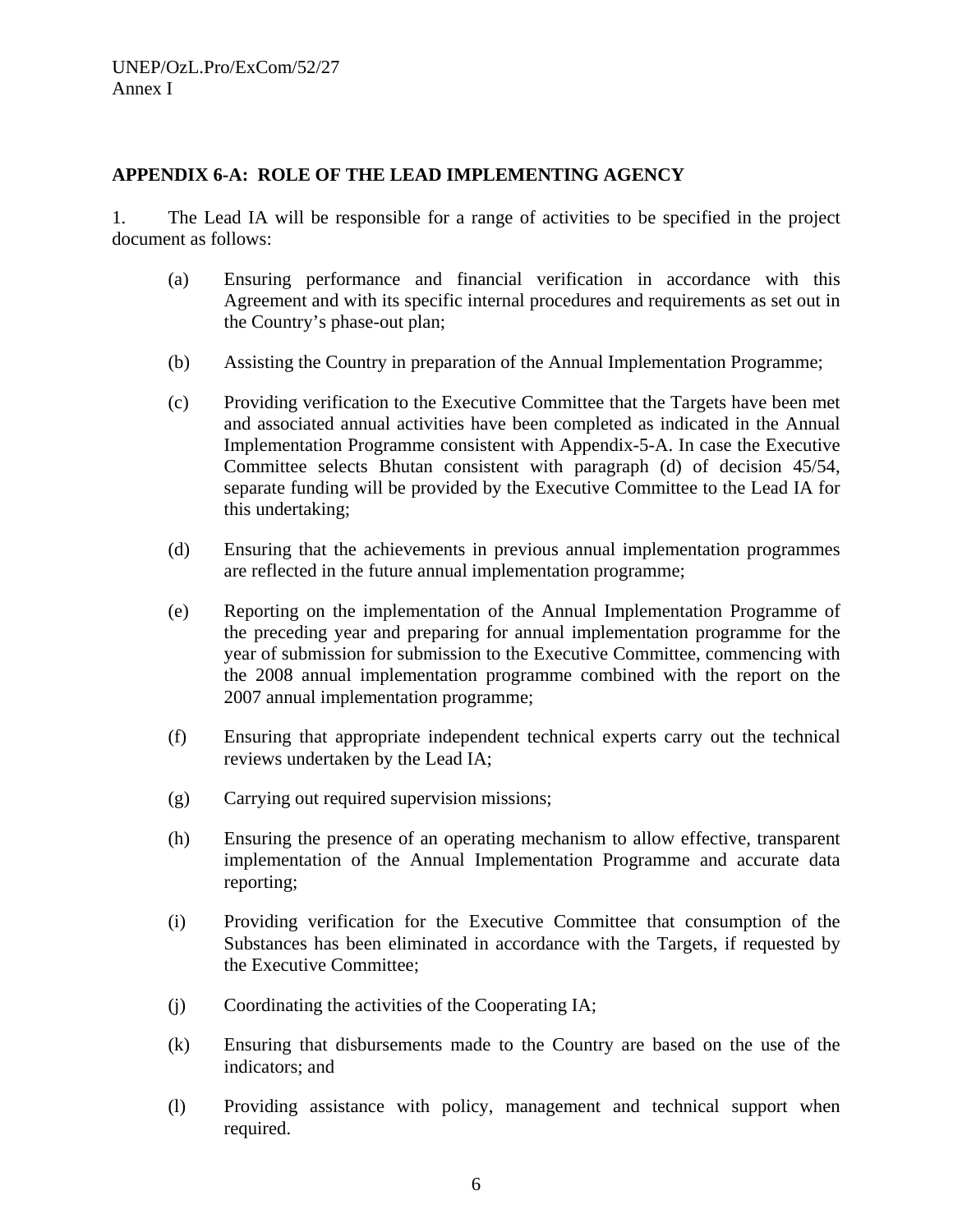### **APPENDIX 6-B: ROLE OF COOPERATING IMPLEMENTING AGENCY**

- 1. The Cooperating IA will:
	- (a) Provide policy development assistance when required;
	- (b) Assist Bhutan in the implementation and assessment of the activities funded for by the Cooperating IA; and
	- (c) Provide reports to the Lead IA on these activities, for inclusion in the consolidated reports.

#### **APPENDIX 7-A: REDUCTIONS IN FUNDING FOR FAILURE TO COMPLY**

1. In accordance with paragraph 10 of the Agreement, the amount of funding provided may be reduced by US \$10,000 per ODP tonne of reductions in consumption not achieved in the year.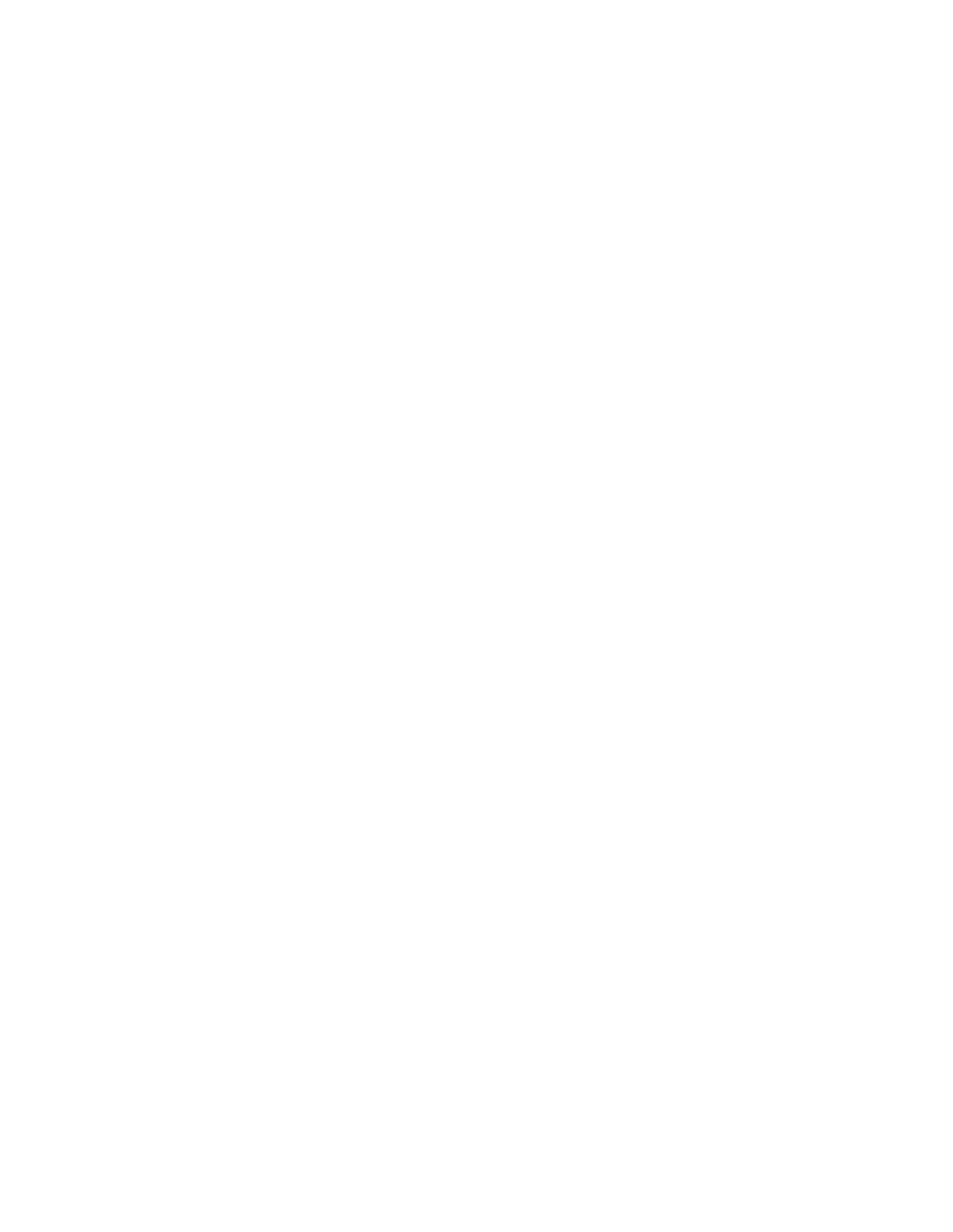#### **Annex II BHUTAN DRAFT OVERVIEW TABLES FOR MULTI-YEAR AGREEMENTS**

×

**(1) PROJECT TITLE: Terminal phase-out management plan**

#### **(2) EXECUTIVE COMMITTEE APPROVALS AND PROVISIONS: Not applicable for first tranche**

| (3) ARTICLE 7 DATA (ODP TONNES) |  |  |  |  |  |  |
|---------------------------------|--|--|--|--|--|--|
|---------------------------------|--|--|--|--|--|--|

| <b>Substances</b> | <b>Baseline</b> | 1995     | 1996 | 1997     | 1998 | 1999 | 2000 | 2001 | 2002 | 2003 | 2004             | 2005     |
|-------------------|-----------------|----------|------|----------|------|------|------|------|------|------|------------------|----------|
| CFC               | v.z             | U. I     | 0.2  | 0.2      | 0.0  |      | 0.01 |      |      |      | $\mathbf{U}$ . 1 | $_{0.1}$ |
| CTC               | 0.0             | $_{0.0}$ | 0.0  | $_{0.0}$ | 0.0  |      | 0.01 |      |      |      | $_{0.0}$         | 0.0      |
| Halons            | υ               | $_{0.0}$ | 0.0  | U.C      | 0.0  |      | 0.01 |      |      |      | $_{0.0}$         | 0.0      |
| <b>MBR</b>        | 0.0             | $_{0.0}$ | 0.0  | $_{0.0}$ | 0.0  |      | 0.01 |      |      |      | $_{0.0}$         | 0.0      |
| <b>TCA</b>        | 0.0             | 0.0      | 0.0  | $_{0.0}$ | 0.0  |      | 0.01 |      |      |      | $_{0.0}$         | 0.0      |
|                   |                 |          |      |          |      |      |      |      |      |      |                  |          |

*Source: A7 Data from the Ozone Secretariat*

| (4) LATEST COUNTRY PROGRAMME SECTORAL DATA (ODP TONNES) |         |      |       |               |                  |         |                      | 2006 |         |            |                       |                |                  |
|---------------------------------------------------------|---------|------|-------|---------------|------------------|---------|----------------------|------|---------|------------|-----------------------|----------------|------------------|
| <b>Substances</b>                                       | Aerosol | Foam | Halon | Refrigeration |                  | Solvent | <b>Process Agent</b> | MDI  | Lab Use |            | <b>Methyl Bromide</b> | <b>Tobacco</b> | Total            |
|                                                         |         |      |       | Manufacturing | <b>Servicing</b> |         |                      |      |         | <b>OPS</b> | Non-OPS               | Fluffing       |                  |
| <b>CFC</b>                                              |         |      |       |               | 0.06             |         |                      |      |         |            |                       |                | 0.06             |
| CTC                                                     |         |      |       |               |                  |         |                      |      |         |            |                       |                | 0.0              |
| Halons                                                  |         |      |       |               |                  |         |                      |      |         |            |                       |                | 0.0 <sub>1</sub> |
| <b>MBR</b>                                              |         |      |       |               |                  |         |                      |      |         |            |                       |                | 0.0              |
| <b>TCA</b>                                              |         |      |       |               |                  |         |                      |      |         |            |                       |                | 0.0              |
| Source: Country Programme Data                          |         |      |       |               |                  |         |                      |      |         |            |                       |                |                  |

**Contract Contract** 

#### **(5) PHASE-OUT (ODP TONNES)**

| Substances | Calendar vear                       | 2003 | 2004 | 2005 | 2006 | 2007 | 2008 | 2009 | Total           | <b>Decision</b>                                                                                                                                                                                                                                                                                                                                                             |
|------------|-------------------------------------|------|------|------|------|------|------|------|-----------------|-----------------------------------------------------------------------------------------------------------------------------------------------------------------------------------------------------------------------------------------------------------------------------------------------------------------------------------------------------------------------------|
| CFC        | Maximum Allowable Consumption       |      |      |      |      | 0.03 | 0.03 |      |                 | $0.03$ $\frac{1}{2}$ $\frac{1}{2}$ $\frac{1}{2}$ $\frac{1}{2}$ $\frac{1}{2}$ $\frac{1}{2}$ $\frac{1}{2}$ $\frac{1}{2}$ $\frac{1}{2}$ $\frac{1}{2}$ $\frac{1}{2}$ $\frac{1}{2}$ $\frac{1}{2}$ $\frac{1}{2}$ $\frac{1}{2}$ $\frac{1}{2}$ $\frac{1}{2}$ $\frac{1}{2}$ $\frac{1}{2}$ $\frac{1}{2}$ $\frac{1}{2}$ $\frac{$                                                       |
|            | (Agreement; per substance if valid) |      |      |      |      |      |      |      |                 |                                                                                                                                                                                                                                                                                                                                                                             |
|            | Compliance Action Target (MOP)      |      |      |      |      |      |      |      | <b>Manaziri</b> | N/A                                                                                                                                                                                                                                                                                                                                                                         |
|            | Reduction Under Plan                |      |      |      |      | 0.03 |      | 0.03 |                 | $\begin{picture}(20,20) \put(0,0){\vector(1,0){10}} \put(15,0){\vector(1,0){10}} \put(15,0){\vector(1,0){10}} \put(15,0){\vector(1,0){10}} \put(15,0){\vector(1,0){10}} \put(15,0){\vector(1,0){10}} \put(15,0){\vector(1,0){10}} \put(15,0){\vector(1,0){10}} \put(15,0){\vector(1,0){10}} \put(15,0){\vector(1,0){10}} \put(15,0){\vector(1,0){10}} \put(15,0){\vector(1$ |
|            | Remaining Phase-Out to be Achieved  |      |      |      |      |      |      |      |                 | Antikalin kalendari kalendari                                                                                                                                                                                                                                                                                                                                               |

*Source: Agreement, Inventory, Progress Report, MOP Report, Project Document (Annual Plan) and Verification Reports.*

#### **(6a) PROJECT COSTS (US\$)**

| Calendar vear                   | 2003 | 2004 | 2005 | 2006 | 2007   | 2008                                                                                                                | 2009 | Total  |
|---------------------------------|------|------|------|------|--------|---------------------------------------------------------------------------------------------------------------------|------|--------|
| <b>UN Agency</b>                |      |      |      |      |        | and the contract of the contract of the contract of the contract of the contract of the contract of the contract of |      |        |
| <b>UNEP</b>                     |      |      |      |      |        | and the contract of the contract of the contract of the contract of the contract of the contract of the contract of |      |        |
| Funding as per Agreement        |      |      |      |      | 40.000 |                                                                                                                     |      | 40,000 |
| Disbursement as per Annual Plan |      |      |      |      |        |                                                                                                                     |      |        |
| <b>UNDP</b>                     |      |      |      |      |        |                                                                                                                     |      |        |
| Funding as per Agreement        |      |      |      |      | 35,000 |                                                                                                                     |      | 35,000 |
| Disbursement as per Annual Plan |      |      |      |      |        |                                                                                                                     |      |        |
| [Comments]                      |      |      |      |      |        |                                                                                                                     |      |        |

*Source: Agreement, Inventory, Progress Reports and Project Document (Annual Plan)* [Comments]

#### **(6b) SUBMISSION SCHEDULES (planned and actual)**

| Submission year as per agreement       | 2003 | 2004 | 2005 | 2006 | 2007     | 2008 | 2009 |
|----------------------------------------|------|------|------|------|----------|------|------|
| <b>UNEP and UNDP</b>                   |      |      |      |      |          |      |      |
| Planned submission as per<br>Agreement |      |      |      |      | $Jul-07$ |      |      |
| <b>Tranche Number</b>                  |      |      |      |      |          |      |      |
|                                        |      |      |      |      |          |      |      |

*Source: Agreement, Inventory and Final ExCom Report Decisions*

m.